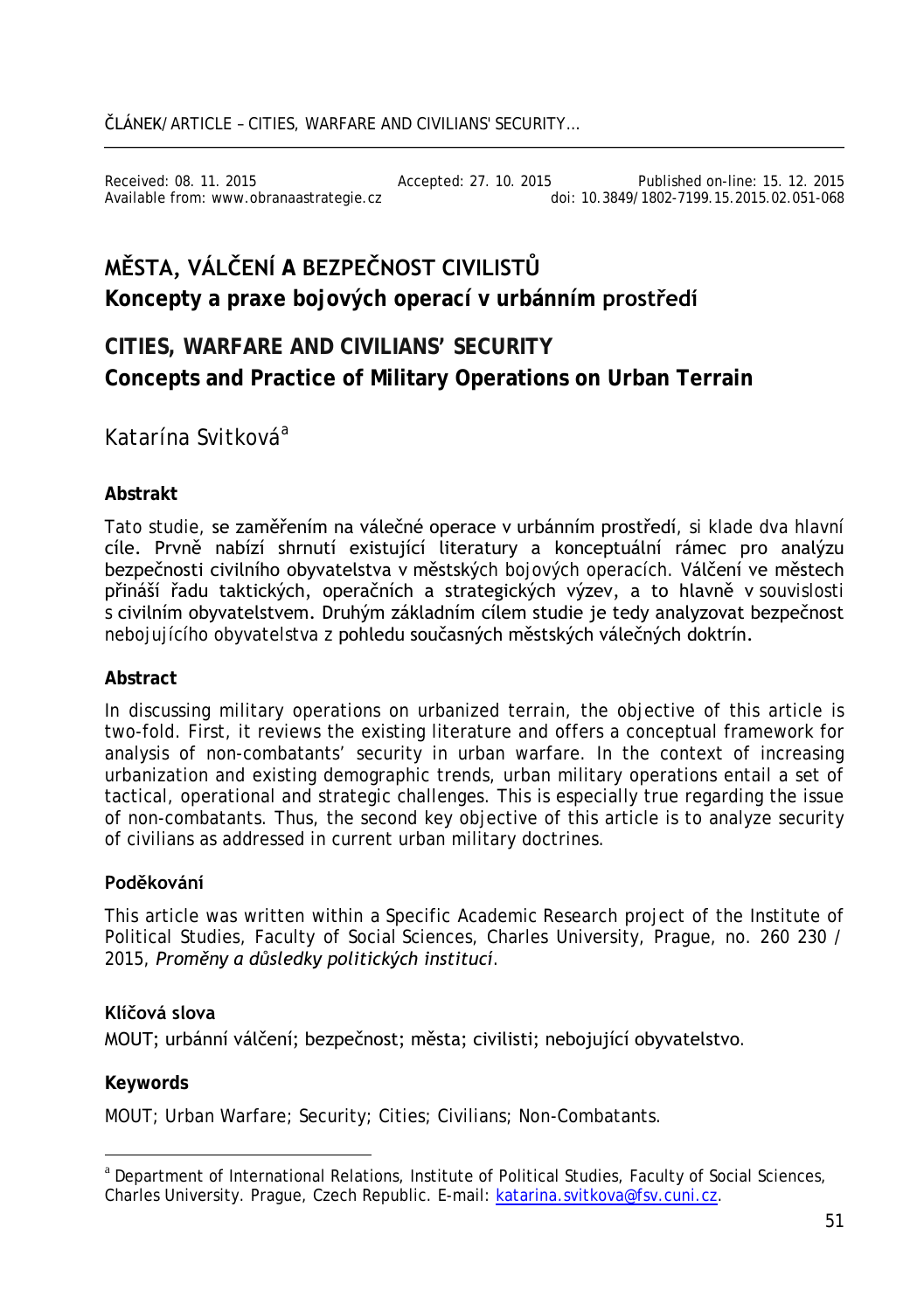#### **INTRODUCTION**

*"Warfare, like everything else, is being urbanized."*

#### *Stephen Graham 2011: 16*

Cities are increasingly becoming theaters and objects of armed combat. Examining theoretical and practical context of this phenomenon, the purpose of this study is twofold; first, to offer a conceptual framework regarding the role of non-combatants in urban military operations. In doing so, the study reviews academic literature in the field of urban warfare. The second objective is to compare doctrinal approaches of the United States', Spanish and French Armed Forces in addressing a 'civilian security issue' in such operations. Urban combat operations have received considerable academic as well as media attention throughout the last decade. One of the reasons is the scope and pace of urbanization that poses serious challenges for sustainable development, while theory and practice of contemporary security become increasingly related to cities. At the same time, current asymmetrical conflicts often take place within urbanized zones, which leads to complications on tactical, operational and strategic levels.

On the level of NATO (North Atlantic Treaty Organization), the above mentioned trends have led the Allied Command Transformation to pursue strategic foresight initiatives with an 'urbanization' label. Involving military and civilian experts from the NATO countries, new concepts and strategies are being developed. Future urban scenarios are being explored in order to assess capacities and capabilities of the NATO militaries to cope with urban challenges expected within a 25 year timeframe.

Civilian and military technological development has not only produced new weapons specialized for urban combat, but it has also provided powerful communication tools to all participants in this context. It is evident that information constitutes a decisive variable in present-day urban combat, conditioning capacities of all their actors, such as regular troops, insurgents, terrorists, all the way to civilian population that finds itself implicated. Just as was demonstrated by the Vietnam campaign forty years ago, the mass media play a tremendously important role in shaping the public opinion, which can have strategic consequences. Prolonged conflicts in Afghanistan and Iraq, as well as Syrian civil war and the rise of ISIL (Islamic State of Iraq and the Levant) have come to reflect these phenomena, in addition to serve as evidence of human suffering inherent in urban warfare.

The article offers a theoretical and conceptual framework for analysis of noncombatants' security, based on existing literature related to the urbanization of armed conflict. Subsequently, it develops a comparative thematic analysis of the military doctrines for urban combat, centered on the civilian component in this type of operations. The principal research questions are the following:

What is the role of the civilian population, or non-combatants, in military operations that increasingly take place in cities? What are the implications of these operations regarding security of civilians?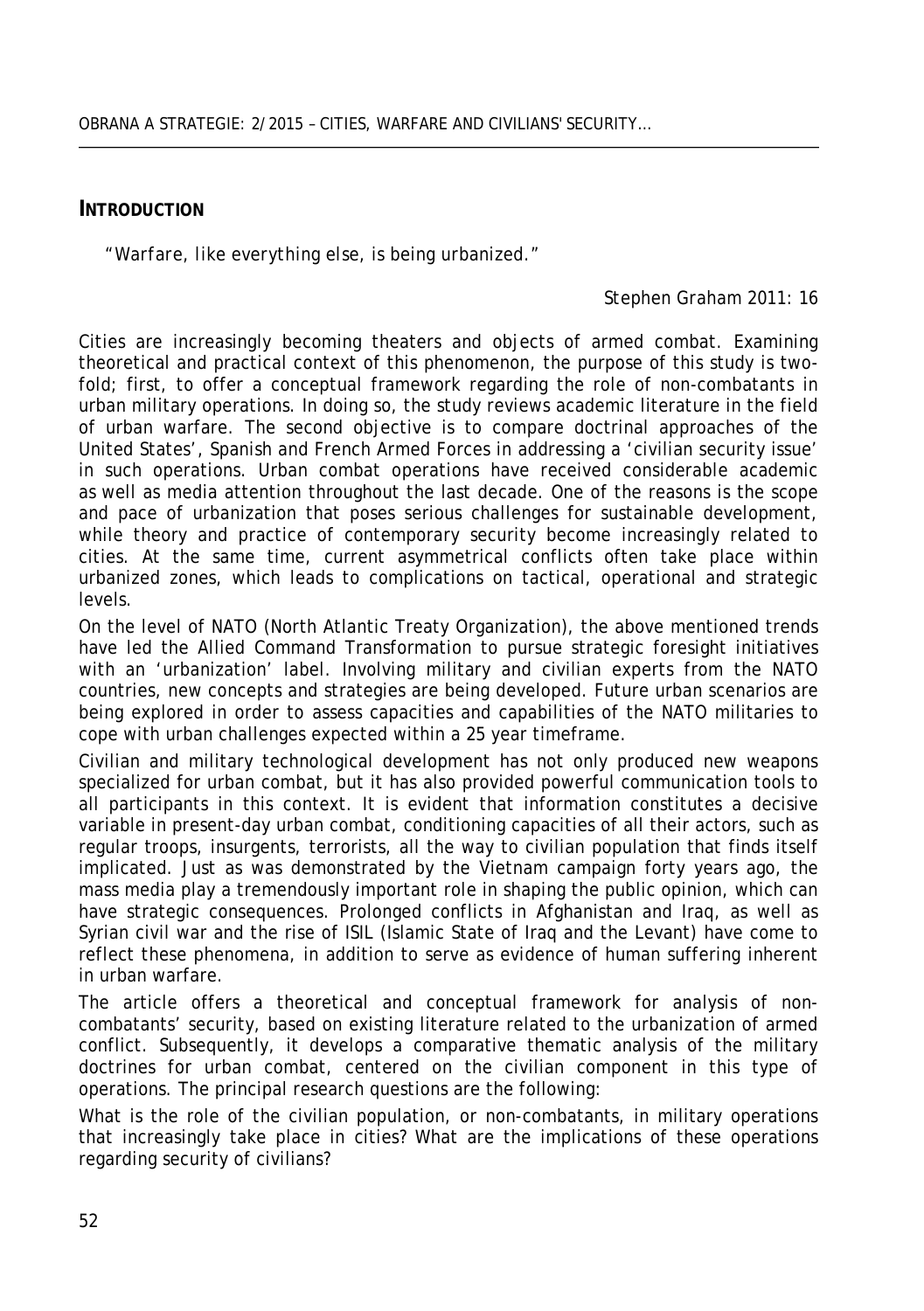How do current doctrines of urban combat address the civilian component inherent in military operations on urbanized terrain (MOUT) in its principal phases (understand, shape, engage, sustain, and consolidate)?

What are the similarities and differences between the analyzed doctrines with respect to the previous question?

#### **Research design**

The methodological framework adopted for the purposes of this study is interpretive in nature, offering a *thematic comparative analysis* of the mentioned doctrines. Instead of formulating certain hypotheses implying causal relations between the studied phenomena, this method favors proposing research questions and interpreting the patterns within the compared texts. Among principal components inherent in a research design are theoretical framework and conceptualization, [1](#page-2-0) which are presented in the following sections. According to Yanow, interpretive comparative analysis is based on investigation and comparison of material and linguistic evidence involving multiple cases.<sup>[2](#page-2-1)</sup> The textual component of the present study is based on military doctrines of urban combat operations of the United States, Spain and France. In conducting the analysis, the issue of security of non-combatants in cities is examined using a chronological phasing framework explicit in the given doctrines, distinguishing five principal phases of military operations on urban terrain. Security implications of urban operations regarding civilian and non-combatant population are critically examined. The pragmatic and technocratic approach inherent to the doctrinal sources is therefore enriched by human security-based considerations regarding urban populations, whose passive and active role is emphasized within each of the five phases. The effort to integrate the existing military-tactical orientations with practical implications of urban warfare constitutes a novelty and aims for a holistic approach towards the issue of noncombatants in cities.

It is necessary to emphasize that in interpretive studies, subjectivity of a researcher influences the formulation of research questions as well as the selection of concepts, theories and empirical material which serve as a basis for analysis. [3](#page-2-2) The author considers an interpretive approach as the most convenient in order to address the proposed research questions within a wider context of non-combatant security in cities. As mentioned above, the novelty and the most important contribution to the existing academic works in this field stems from contrasting the doctrinal base (military principles and declared objectives) with considerations regarding security of implicated non-combatant populations. Given a limited extension of this study, some references regarding current urban conflicts are made in the first part, while the subsequent comparative analysis is limited to an interpretation of the doctrinal documents with regard to the research questions.

<span id="page-2-0"></span><sup>&</sup>lt;sup>1</sup> ROWLANDS, Bruce H. Grounded in Practice: Using Interpretive Research to Build Theory. The *Electronic Journal of Business Research Methodology*. Vol. 3:1, 2005, pp. 85-86

<span id="page-2-1"></span>*Electronic Journal of Business Research Methodology*. Vol. 3:1, 2005, pp. 85-86 <sup>2</sup> YANOW, Dvora. "Interpretive Analysis and Comparative Research" in *Comparative Policy Studies: Conceptual and methodological challenges*, ENGELI, Isabelle y Christine ROTHMAYR, eds.

<span id="page-2-2"></span><sup>&</sup>lt;sup>3</sup> THORNE, Sally; Sheryl REIMER KIRKHAM; Katherine O'FLYNN-MAGEE. The Analytic Challenge of Interpretive Description. *International Journal of Qualitative Methods*. Vol. 3: 1, 2004, article 1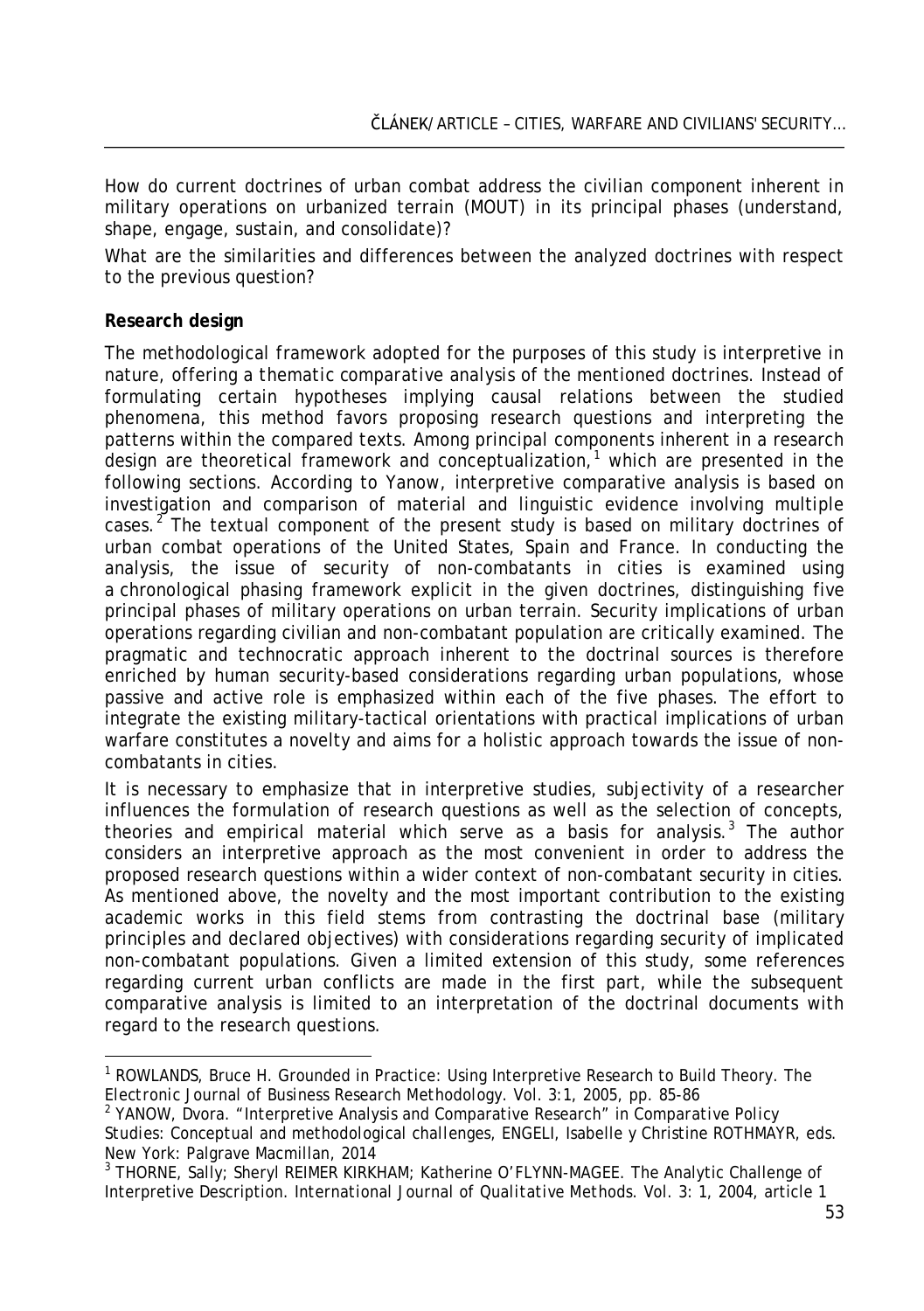#### **Review of sources and existing literature**

Military operations in urbanized zones can in no way be considered a novelty; starting with the development of city-states, cities came to represent strategic objectives in countless wars and conflicts throughout history. Focusing on contemporary conflicts, this study compares the approaches towards the 'civilian issue' within the doctrines of urban combat of the United States, Spain and France. The principal documents of reference are *Combined Arms Operations in Urban Terrain* from 2011[4](#page-3-0) , *Joint Urban*  Operations from 2013<sup>[5](#page-3-1)</sup>, Orientaciones: Combate en zonas urbanizadas from 2003<sup>[6](#page-3-2)</sup>, and Doctrine d'emploi des forces terrestres en zone urbaine et periurbaine from 2012<sup>[7](#page-3-3)</sup>. Before presenting the comparative analysis, a brief review of literature in the field of urban military operations is offered, with a particular focus on works regarding security of civilian populations.

The topic of *urbanization of conflicts* has increasingly appeared in interdisciplinary research within a broad-based theoretical context whose academic field extremes are military studies on one hand and urban geography on the other. Military victories and, above all, failures, have been analyzed by military professionals like Evans, citing and comparing examples of Vietnam, Somalia or Chechnya.<sup>[8](#page-3-4)</sup> The allied campaign in Iraq, above all its post-intervention phase, provided ample empirical material for analysis in this respect, most notably in the case of Fallujah (see for example Chang)<sup>[9](#page-3-5)</sup>. Other authors have developed a systematic approach to analyzing and categorizing urban armed conflicts in general. In this vein, Crisis States Research Center at London School of Economics led by Professor Jo Beall distinguishes urban conflicts as sovereign, civil and civic, and emphasizes the role of civilian population within them.<sup>[10](#page-3-6)</sup> Similarly rigorous in terms of conceptual and analytical profoundness, although adopting a critical lens, Stephen Graham, Professor of Cities and Society at the Newcastle University, has developed the concept of *new military urbanism.* [11](#page-3-7) Criticism of employing military technologies and practices in urbanized areas has, perhaps not surprisingly, mostly come from university departments in countries which boast the most technologically advanced Armed Forces in the world. Thus, some discrepancies between declared principles of liberal regimes and actual realities of urban warfare have been discussed

<span id="page-3-0"></span><sup>4</sup> Department of the Army. *Combined Arms Operations in Urban Terrain*. *3.06-11*. Washington D.C.: Department of the Army, 2011<br><sup>5</sup> Joint Chiefs of Staff. *Joint Urban Operations. Joint Publication 3-06*. Washington, D.C.: Joint

<span id="page-3-1"></span>Chiefs of Staff, 2013

<sup>6</sup> Directory of Training and Doctrine of the Spanish Armed Forces (hereinafter MADOC).

<span id="page-3-3"></span><span id="page-3-2"></span>*Orientaciones: Combate en zonas urbanizadas. OR7-023. Granada: MADOC, 2003<br><sup>7</sup> Armée de Terre. <i>Doctrine d'emploi des forces terrestres en zone urbaine et periurbaine. EMP<br>20.422. Paris: Ministry of Defense, 2012* 

<span id="page-3-4"></span><sup>&</sup>lt;sup>8</sup> EVANS, Michael. City Without Joy: Urban Military Operations into the 21st Century. *Australian*<br>*Defence College Occasional Series*, Occasional Paper no. 2, ADC, Canberra, 2007

<span id="page-3-6"></span><span id="page-3-5"></span><sup>&</sup>lt;sup>9</sup> CHANG, Tao-Hung. The battle of Fallujah: Lessons Learned on Military Operations on Urbanized<br>Terrain (MOUT) in the 21st Century. *Journal of Undergraduate Research*, Vol. 6: 1, 2007, pp. 31-8 <sup>10</sup> BEALL, Jo; Tom GOODFELLOW; Dennis RODGERS. Cities, Conflict and State Fragility. Working Paper no. 85, CS Working Papers Series no. 2. Crisis States Research Centre, London, 2011. Available at: <u>http://goo.gl/lKmYUx</u><br><sup>11</sup> GRAHAM, Stephen. *Cities Under Siege. The New Military Urbanism*. London: Verso Books, 2011

<span id="page-3-7"></span>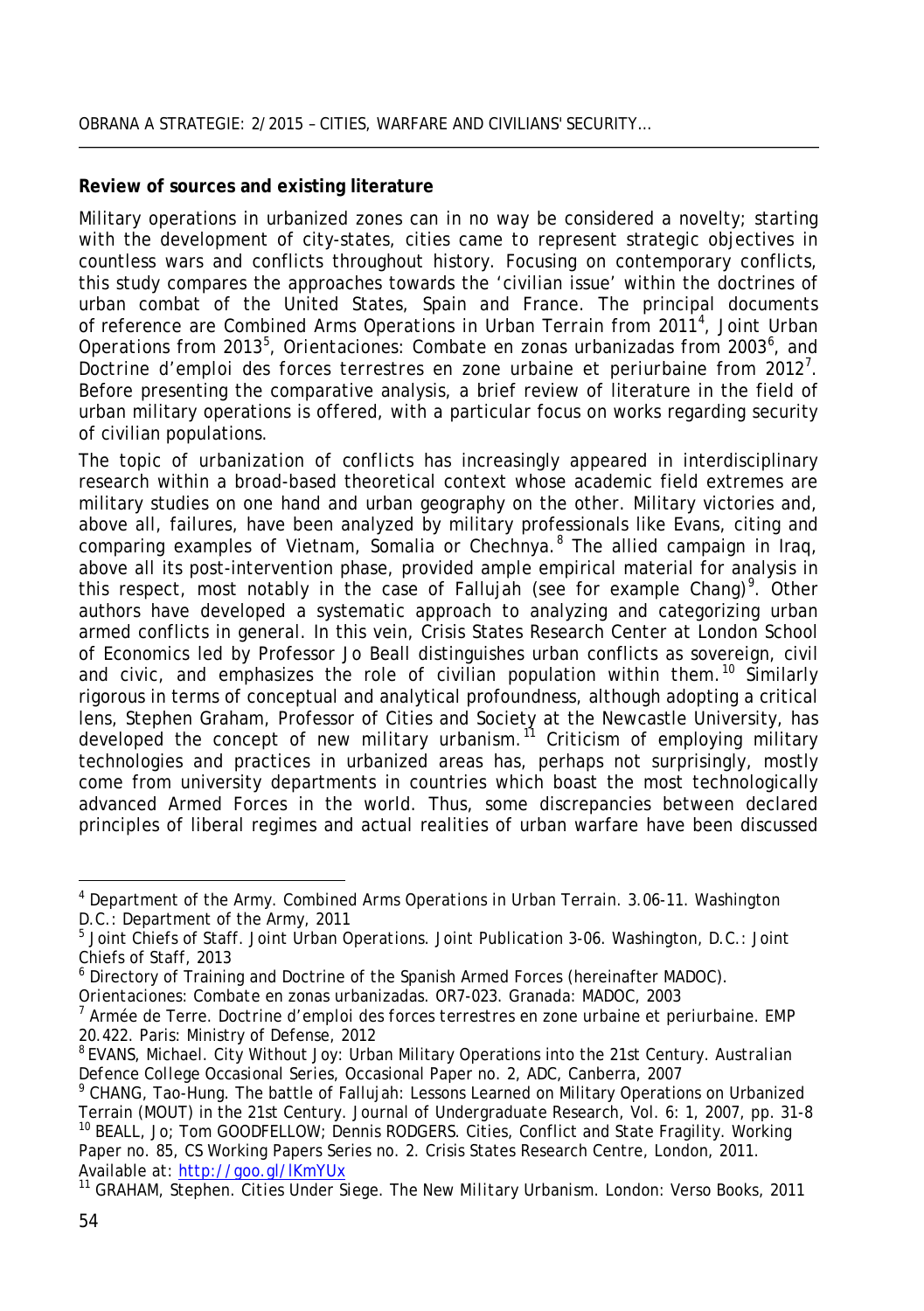within the US academic field by authors such as Alice Hills.<sup>[12](#page-4-0)</sup> Former advisor to General Petraeus David Kilcullen takes the hypothesis about future conflicts one step further, arguing that sprawling third-world metropolises located on the *coasts* of oceans and seas are to be their primary theaters,<sup>[13](#page-4-1)</sup> while the concept of failed state reaches an alternative level - a *failed* or *feral city*, as emphasized by Richard Norton<sup>[14](#page-4-2)</sup>. The principal argument of the cited authors and institutions is that to a large extent, future wars will have an important urban component, or they will be entirely urban in their very nature. Apart from the academia, a growing volume of urban warfare literature has been produced within defense sector with a clearly pragmatic (some would say technocratic) approach<sup>15</sup>. The latter also applies to government-funded research centers and think tanks, most notably RAND Corporation in the United States.<sup>[16](#page-4-4)</sup>

This study is focused on wars of asymmetrical nature involving a regular army on one side, given the fact that the military operational doctrines analyzed are related to (and designed for) this type of operations. The objective is to synthesize and compare in a systematic manner the principal phases of urban operations, with particular attention paid to their implications regarding security of non-combatants. As argued by Peters and many others, one of the key characteristics of cities is density of population and that of civilian infrastructures.<sup>[17](#page-4-5)</sup> It is clear that military operations normally lead to elevated collateral damage in this respect.<sup>[18](#page-4-6)</sup> The civilian question therefore constitutes an indispensable part of study of urban conflicts, representing an important aspect in planning and conducting military operations as well as in the post-conflict reconstruction. [19](#page-4-7)

With regards to humanitarian activities which are necessary to mitigate far-reaching impacts of wars in urban environment, this effort suffers a lack of resources and willingness by some relevant actors. One of the reasons is a 'legal vacuum' regarding humanitarian interventions on urbanized terrain, as humanitarian efforts normally take place in rural areas. As argued by humanitarian professionals like Lucchi, a lack of legislation in theory is accompanied by complications and risks in practice.<sup>[20](#page-4-8)</sup>

Recent developments in countries like Syria, Iraq, Ukraine or Yemen have turned the attention of military strategists back to urban warfare. Still, on the doctrinal level, since the times of Sun Tzu, military-oriented studies and works traditionally share

<span id="page-4-0"></span><sup>&</sup>lt;sup>12</sup> HILLS, Alice. *Future War in Cities. Rethinking a Liberal Dilemma*. London: Frank Cass, 2004.<br><sup>13</sup> KILCULLEN, David. *Out of the Mountains. The Coming Age of the Urban Guerrilla*. New York:

<span id="page-4-2"></span><span id="page-4-1"></span>Oxford University Press, 2013<br><sup>14</sup> NORTON, Richard J. Feral Cities. Naval War College Review, Vol. LVI: 4, 2003, pp. 97-106 <sup>15</sup> See MADOC, ref. 5; Armée de Terre, ref. 5; Department of the Army, ref. 4; Joint Chiefs of Staff, ref. 4<br><sup>16</sup> See GLENN, Russell W.; Jody JACOBS; Brian NICHIPORUK; Christopher PAUL; Barbara RAYMOND;

<span id="page-4-4"></span><span id="page-4-3"></span>Randall STEEB and Harry THIE J. *Preparing for the proven inevitable: an urban operations* 

<span id="page-4-6"></span><span id="page-4-5"></span><sup>&</sup>lt;sup>17</sup> PETERS, Ralph. The Human Terrain of Urban Operations. *Parameters*, spring of 2000, pp. 4-12<br><sup>18</sup> VAUTRAVERS, Alexandre. Military Operations in Urban Areas. *International Review of the Red*<br>*Cross*, Vol. 92: 878, 201

<span id="page-4-8"></span><span id="page-4-7"></span><sup>&</sup>lt;sup>19</sup> HILLS, Alice. *Policing Post-Conflict Cities*. London: Zed Books, 2009<br><sup>20</sup> LUCCHI, Elena. Violence in Urban Settings: A call for action to humanitarian organizations. Professionals in Humanitarian Assistance and Protection, 13.01.2014. Available at: <http://goo.gl/Al6GDX>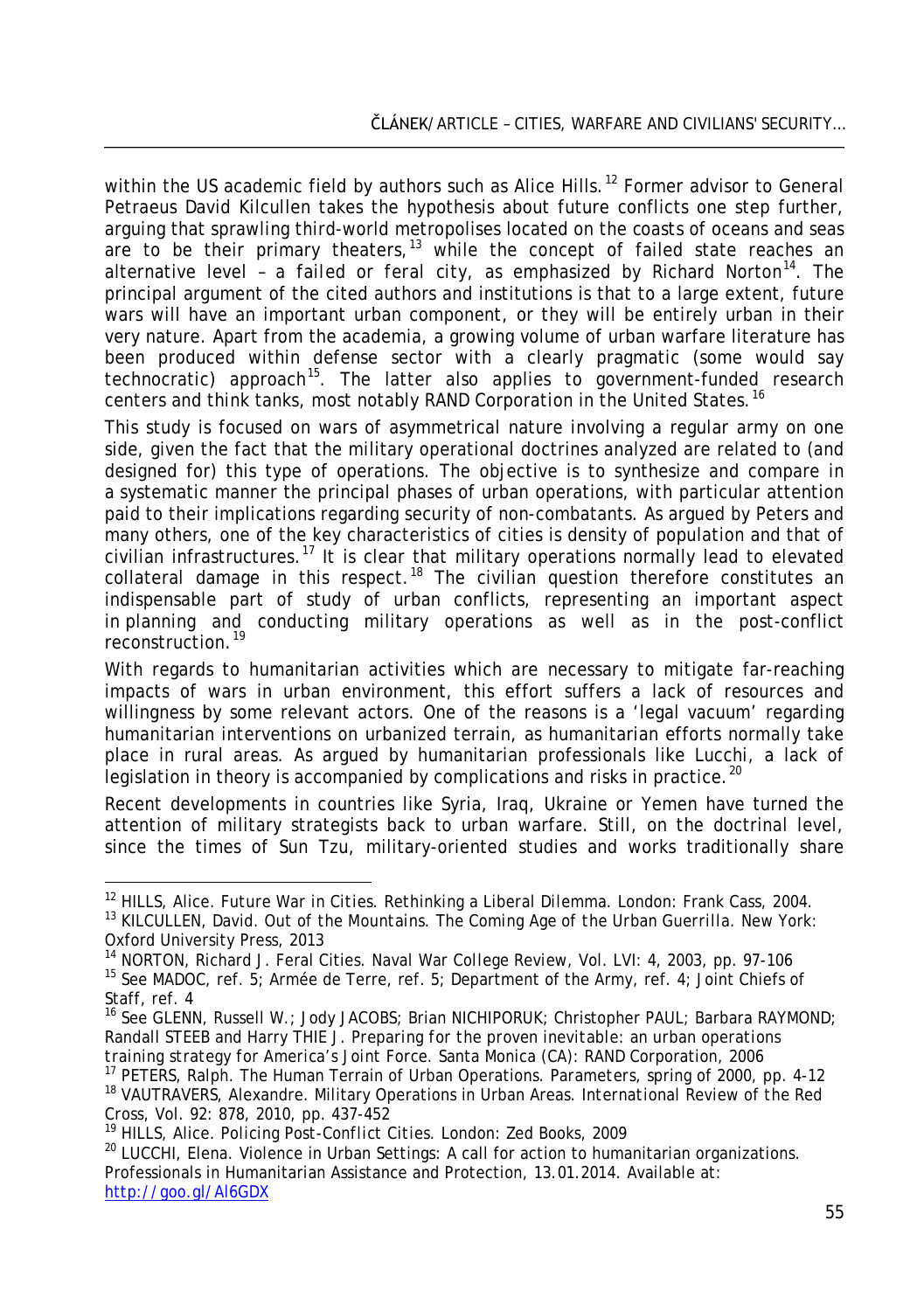a generally unfavorable vision of operations in urbanized areas.<sup>[21](#page-5-0)</sup>. In spite of this attitude, regular armies are bound to operate in this type of environment. This is due to strategic and symbolic value of towns and cities, and the fact that dense urban areas often constitute a 'safe haven' and a resource base for 'enemies' in the broadest sense of the term.

Tactical and doctrinal dimensions of military interventions in urbanized areas are arguably well elaborated.<sup>[22](#page-5-1)</sup> Nonetheless, academic experts like Hills have criticized insufficient theoretical and conceptual rigor, as well as an absence of a strategic dimension in planning for urban military operations.<sup>[23](#page-5-2)</sup> The 21<sup>st</sup> century warfare has definitely blurred traditional distinctions between internal and international security and war, as well as between theoretically clear-cut military and civilian dimensions. The above mentioned Graham argues that military operations that, in the past, used to take place in a geographically limited territory *(battlefield)*, have now extended to cover a virtually limitless space of combat *(battlespace).* [24](#page-5-3) One of the related phenomena is the general militarization of public space, particularly in cities, in which intense human activity, information and infrastructure converge with supposed omnipresent risks and threats to national and individual security.

#### **Interstate, internationalized conflicts and urban insurgency**

As previously mentioned, armed conflicts over and inside cities by no means constitute a new phenomenon. Since the end of the Second World War, warfare of this kind took place in multiple cities in the Palestinian territories, Cyprus, Suez, Algeria, Aden or Northern Ireland, all the way to more recent operations in the Philippines, Lebanon, Palestine, Iraq, Somalia and Georgia.<sup>[25](#page-5-4)</sup> Important cities and towns simply constitute strategic military objectives,<sup>[26](#page-5-5)</sup> as has been yet again reaffirmed by the spatial pattern of the ISIL activity in Iraq and Syria. Some experts argue that, from the perspective of the 'Western' Armed Forces, asymmetrical conflicts in urbanized zones represent the most significant military challenge of the present century.<sup>[27](#page-5-6)</sup> Although different types of operational environment continue to be in the picture, current conflict tendencies indicate an increasing probability of conducting military operations within cities.

The US doctrine from 2013 defines urban terrain as a tremendously complex one for carrying out military operations and emphasizes factors such as location, history, economic development, climate, construction materials, natural terrain and culture of the residents. Urban environment has come to be defined as the 'urban triad': a complex artificial and natural terrain, extensive population and socio-cultural groups, and urban infrastructures<sup>[28](#page-5-7)</sup>. From a tactical-military perspective, what is atypical is

<span id="page-5-1"></span>

<span id="page-5-3"></span><span id="page-5-2"></span>

<span id="page-5-0"></span><sup>&</sup>lt;sup>21</sup> EVANS, ref. 5, p. 3<br><sup>22</sup> Department of the Army, ref. 4; Joint Chiefs of Staff, ref. 4<br><sup>23</sup> HILLS, ref. 5, p. 5<br><sup>24</sup> GRAHAM, Stephen. When Life Itself is War: On the Urbanization of Military and Security Doctrine. *International Journal of Urban and Regional Research*, Vol. 36: 1, 2012, p. 138<br><sup>25</sup> HILLS, ref. 5, p. 4<br><sup>26</sup> Joint Chiefs of Staff, ref. 4, p. I-1<br><sup>27</sup> GRAHAM, ref. 5, p. 19.<br><sup>28</sup> Joint Chiefs of Staff, ref. 4,

<span id="page-5-5"></span><span id="page-5-4"></span>

<span id="page-5-6"></span>

<span id="page-5-7"></span>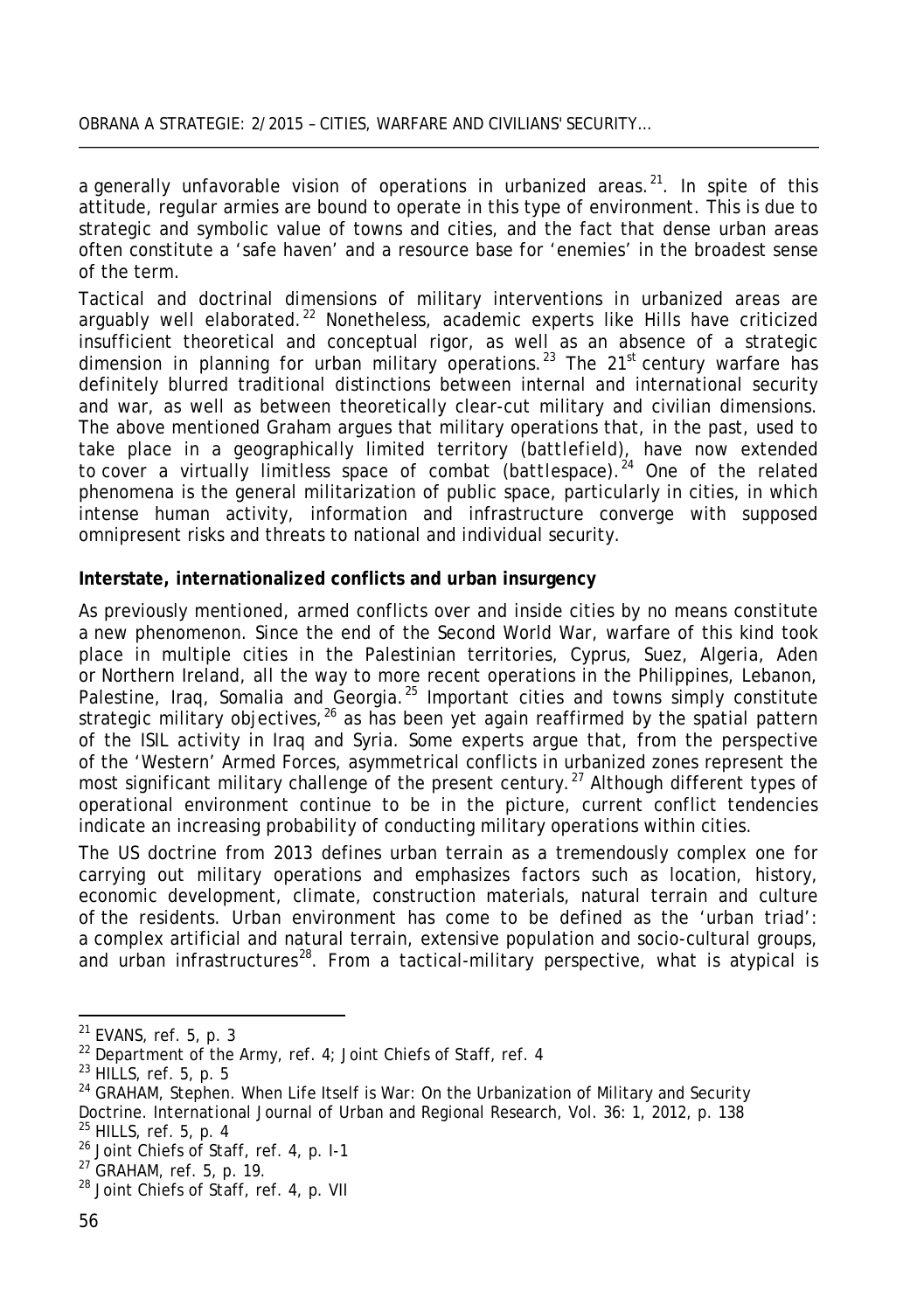a three-dimensional battlespace that poses challenges with regards to mobility, observation, efficiency of arms used and logistics in general.

The most powerful countries in terms of military capacities boast a number of highly sophisticated military training centers specially designed for urban combat. One of the most important places of this kind in the United States is Fort Knox in Kentucky. With an extension of thirty acres it serves for simulations of fifteen hundred troops and hundreds of actors who represent armed rebels and civilian population. Fort Knox was constructed in a way to resemble a real Middle Eastern town with typical infrastructure, including mosques, cemeteries, petrol stations, garbage dumps, sewers, train tracks, bridges and other installations.<sup>[29](#page-6-0)</sup> Other similar centers in the US include Joint Readiness Training Center Fort Polk in Louisiana or Fort Irwin in California.<sup>[30](#page-6-1)</sup> In any case, Israeli military is perhaps the most trained and equipped in this respect, given the nature and form of its daily engagement.

The wars of Iraq and Afghanistan, in addition to other recent conflicts above all in the Middle East, have shown the importance of cities for insurgency. The classic concept of urban guerilla developed by Marighella in the  $1960s<sup>31</sup>$  $1960s<sup>31</sup>$  $1960s<sup>31</sup>$  has been adapted to the presentday circumstances. The military-technological dominance of some powerful countries has forced insurgents to look for alternatives and, as a consequence, traditional urban combat continues to take place in dense urbanized areas, combining old tactics and instruments with new ones.<sup>[32](#page-6-3)</sup> At the same time, the very nature of urban environment entails a broad range of complications for those who engage in combat, as well as for civilian populations caught in the conflict. Critics point out that the human suffering and property loss are in contrast to liberal imperatives the Western governments are supposed to represent.<sup>[33](#page-6-4)</sup>

#### **Conceptual framework**

Instead of answering the question of why urbanization of conflict occurs, this study is concerned with implications of this tendency from a viewpoint of non-combatants. For this purpose, I introduce a number of concepts used within the literature, summarized in the previous section. Keeping in mind the objective to offer a systematic comparison of how the civilian component is addressed within the analyzed doctrinal documents, the following concepts are referred to:

The notion of *human security*, developed particularly in the 1990s as a conceptual basis of the UN development policy agenda, incorporated a human element into the security debate which had previously been dominated by a state-centric approach.<sup>[34](#page-6-5)</sup> In addition to broadening a concept of security to include its economic, social and environmental dimensions, its deepening led to incorporating new actors and referent objects

<span id="page-6-1"></span>

<span id="page-6-0"></span><sup>&</sup>lt;sup>29</sup> GRAHAM, ref. 5, p. 189<br><sup>30</sup> Ibid. p. 190<br><sup>31</sup> MARIGHELLA, Carlos. *Mini-manual of the Urban Guerrilla*. 1969. Available at:

<span id="page-6-3"></span><span id="page-6-2"></span><http://www.latinamericanstudies.org/marighella.htm><br><sup>32</sup> HILLS, Alice. "The Grammar of Urban Military Operations." In: *Cities, War and Terrorism:*<br>Towards and Urban Geopolitics. Ed. Stephen Graham. Oxford: Blackwell Publis <sup>33</sup> Ibid. pp. 236-8<br><sup>34</sup> AXWORTHY, Loyd. Human Security and Global Governance: Putting People First. *Global* 

<span id="page-6-5"></span><span id="page-6-4"></span>*Governance*, Vol*.* 7: 1., 2001, p. 19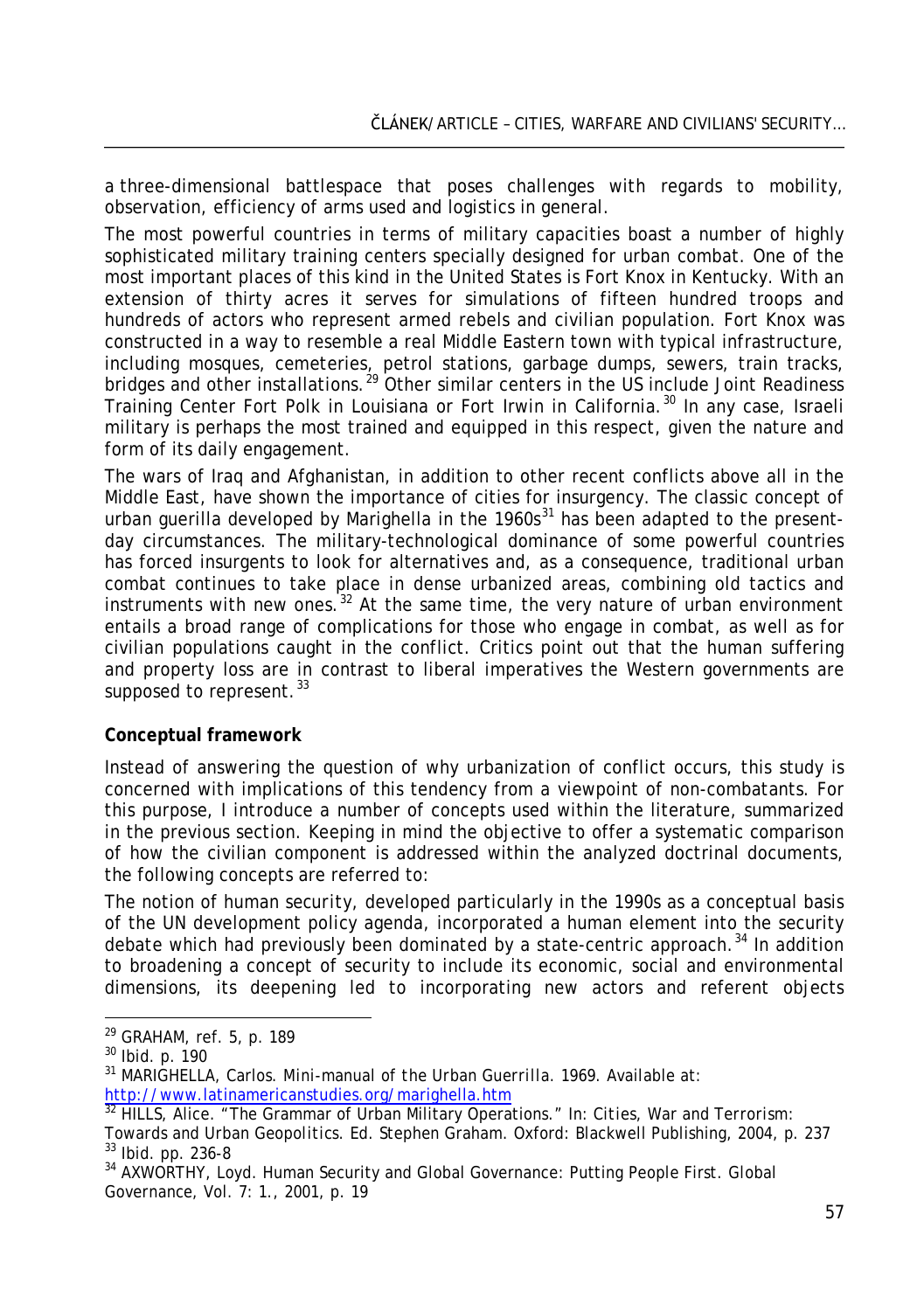of security, for example institutions and social groups, all the way to individuals.<sup>[35](#page-7-0)</sup> Simply put, human security is understood as an absence of threats to life and well-being of individuals.

For the purposes of this study, this concept is geographically limited to the context of urban conflicts. Human security in urban environment has been widely studied within research initiatives financed above all by the Canadian and British governments<sup>[36](#page-7-1)</sup> and global development programs such as those of the UN.<sup>[37](#page-7-2)</sup> Security of civilian populations in cities is conditioned by multiple phenomena ranging from natural disasters and terrorism to armed conflicts of different types.<sup>[38](#page-7-3)</sup>

Non-combatants' security is the central focus, in particular the impacts of the above mentioned urban warfare with respect to civilian population. The term *non-combatants* refers to civilian population residing in a city and not actively participating in armed hostilities. In conducting military operations, it proves difficult to distinguish insurgents from non-combatants, which often contributes to substantial collateral damage. Although the presence of civilians is something inherent in cities, it is usually approached as a strategic, operational and tactical complication in studies within the military field.<sup>[39](#page-7-4)</sup>

*Military operations on urban terrain* or MOUT, a commonly used abbreviation in military literature, are *'operations that are planned and conducted in or against topographical complex and natural terrain which are characterized by artificial constructions and population density'*. [40](#page-7-5) In other words, it refers to military operations in cities which entail a variety of challenges when compared to an open terrain kind of combat. In the following thematic comparative analysis, principal phases of MOUT are addressed in detail in order to answer the research questions proposed.

#### **THEMATIC COMPARATIVE ANALYSIS**

The urban doctrines analyzed in this section correspond to three "Western" militaries. While the documents' composition differs in each case, the logic of described operations reflects a similar approach. Each of the documents contains – implicitly or explicitly – five principal phases of MOUT: *understand*, *shape*, *engage*, *sustain* and *consolidate*. Keeping in mind the current conflicts mentioned above, the analysis is

<span id="page-7-0"></span><sup>35</sup> PEOPLES, Columba; Nick Vaughan-WILLIAMS. *Critical Security Studies: An Introduction*. New York: Routledge, 2010, p. 5

<span id="page-7-1"></span><sup>36</sup> See for example MUGGAH, Robert. *Researching the Urban Dilemma. Urbanization, Poverty and* 

<span id="page-7-2"></span><sup>&</sup>lt;sup>37</sup> UN-HABITAT. *Enhancing Urban Safety and Security. Global Report on Human Settlements 2007.* London: Earthscan, 2007

<span id="page-7-3"></span><sup>38</sup> COAFFEE, Jon; David MURAKAMI WOOD; Peter RODGERS. *The Everyday Resilience of the City. How Cities Respond to Terrorism and Disaster*. London: Palgrave Macmillian, 2009, p. 67<br><sup>39</sup> WONG, Yuna Huh. *Ignoring the Innocent: Non-combatants in Urban Operations and in Military* 

<span id="page-7-4"></span>*Models and Simulations*. Santa Monica (CA): RAND Corporation, 2006<br><sup>40</sup> Joint Chiefs of Staff, ref. 4, p. I-1

<span id="page-7-5"></span>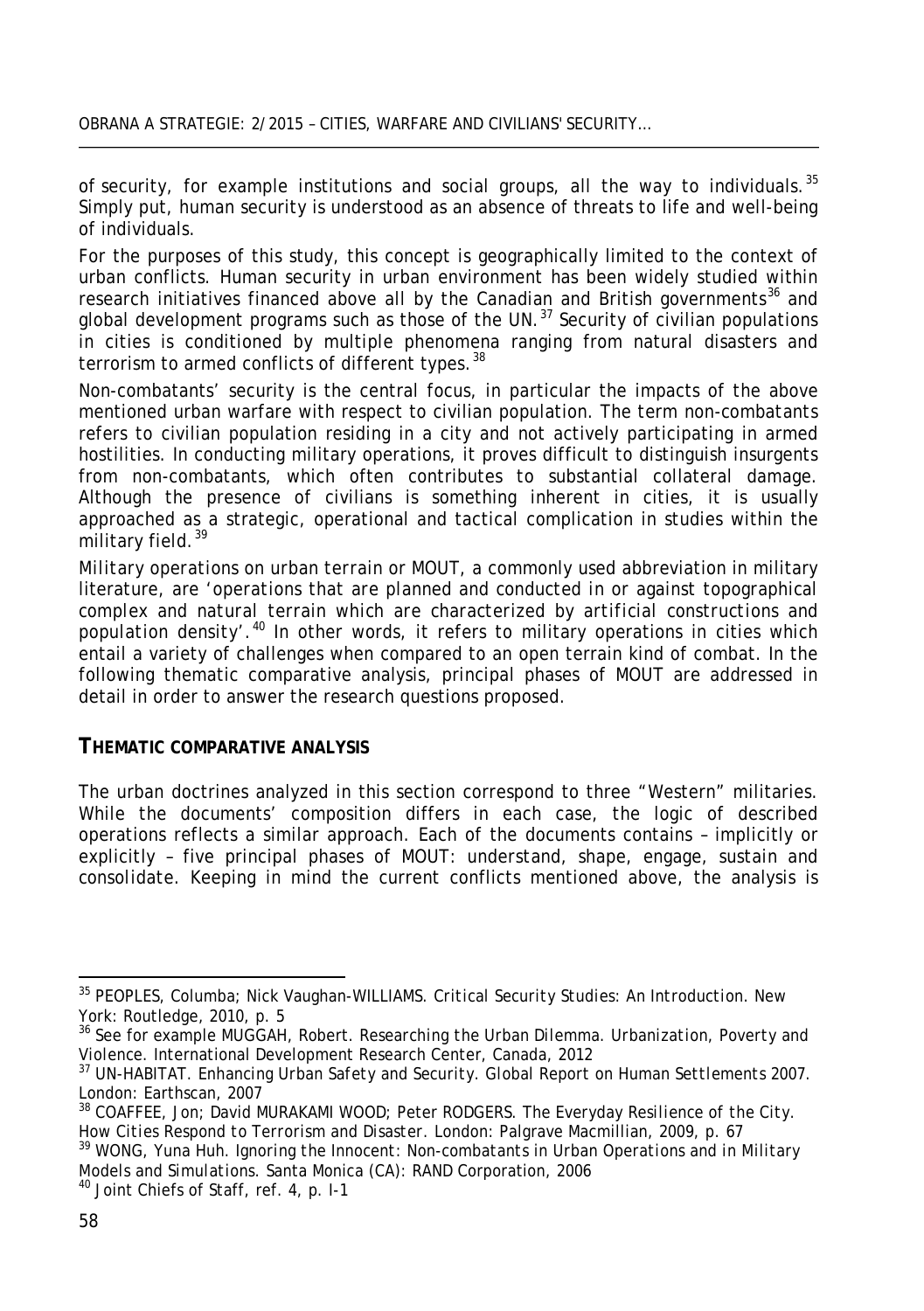mainly concerned with offensive operations from a viewpoint of regular military forces in combat against an irregular or asymmetrical adversary in a city.  $41$ 

The dual role of non-combatants becomes evident in each of the phases. On one hand, a mere passive presence of civilians constitutes an operational obstacle, as mentioned above. On the other hand, urban population is capable of actively influencing preparation, conduct of operations as well as post-conflict reconstruction. As becomes evident in the analysis, security of non-combatant civilian population is one of the most decisive aspects for the combat units to keep in mind, for both its tactical and strategic consequences. An imperative of reducing human suffering should be central to conducting military operations in dense urban terrain, and indeed is inherent to each of the doctrines analyzed.

The discrepancies between the Western moral imperatives and the reality of urban combat have already been mentioned. The "Orientations" reflect their doctrinal nature –characteristics, objectives and problems are defined in a pragmatic manner and generally avoid any normative stance. In other words, tactical and operational procedures of MOUT are described without paying particular attention to human security. A critical evaluation throughout the study is therefore subjective, in line with the principles of interpretive comparative analysis described above.

The Doctrine of the US Army from 2011 clearly identifies five phases of MOUT and distinguishes between offensive and defensive operations. The Joint Urban Operations doctrine from 2013 represents the most recent document of this kind in the US and elaborates on civilian aspects of urban combat in great detail. The document by the Command of Training and Doctrine (MADOC) of the Spanish Armed Forces from 2003 has a different composition, although its considerations regarding civilian populations are very similar. It does not name the five phases of urban operations; however, it refers to specific aspects inherent in each of them. The doctrine of the French Army from 2012 divides urban operations in five consecutive phases as follows.

#### **Phase 1: Understand**

The first phase of MOUT can be defined as a process of observation, estimation and visualization of a city and its components using the available techniques and information.<sup>[42](#page-8-1)</sup> Understanding a city requires the most detailed information available, with regards to both material and social aspects, that is, from physical infrastructure to intangible social interactions, dynamics and power structures. In offensive operations, the MADOC states that an 'external offender suffers a lack of knowledge about urban configuration and the enemy forces' within the city.<sup>[43](#page-8-2)</sup>

*Joint Intelligence Preparation of the Operational Environment* is considered decisive in this regard, as noted by the US doctrine.<sup>[44](#page-8-3)</sup> This includes a definition of the operational environment and its impacts, evaluation of the adversary and their capacities.<sup>[45](#page-8-4)</sup>

<span id="page-8-0"></span><sup>&</sup>lt;sup>41</sup> It refers to operations that aim to take control of a particular city that serves as a refuge to insurgents; the two-phase campaign of Fallujah can serve as an example.<br>  $^{42}$  Department of the Army, ref. 4, p. XIX<br>  $^{43}$  MADOC, ref. 5, p. 3-6<br>  $^{44}$  Joint Chiefs of Staff, ref. 4, p. II-4<br>  $^{45}$  Ibid. p. III-12

<span id="page-8-1"></span>

<span id="page-8-2"></span>

<span id="page-8-3"></span>

<span id="page-8-4"></span>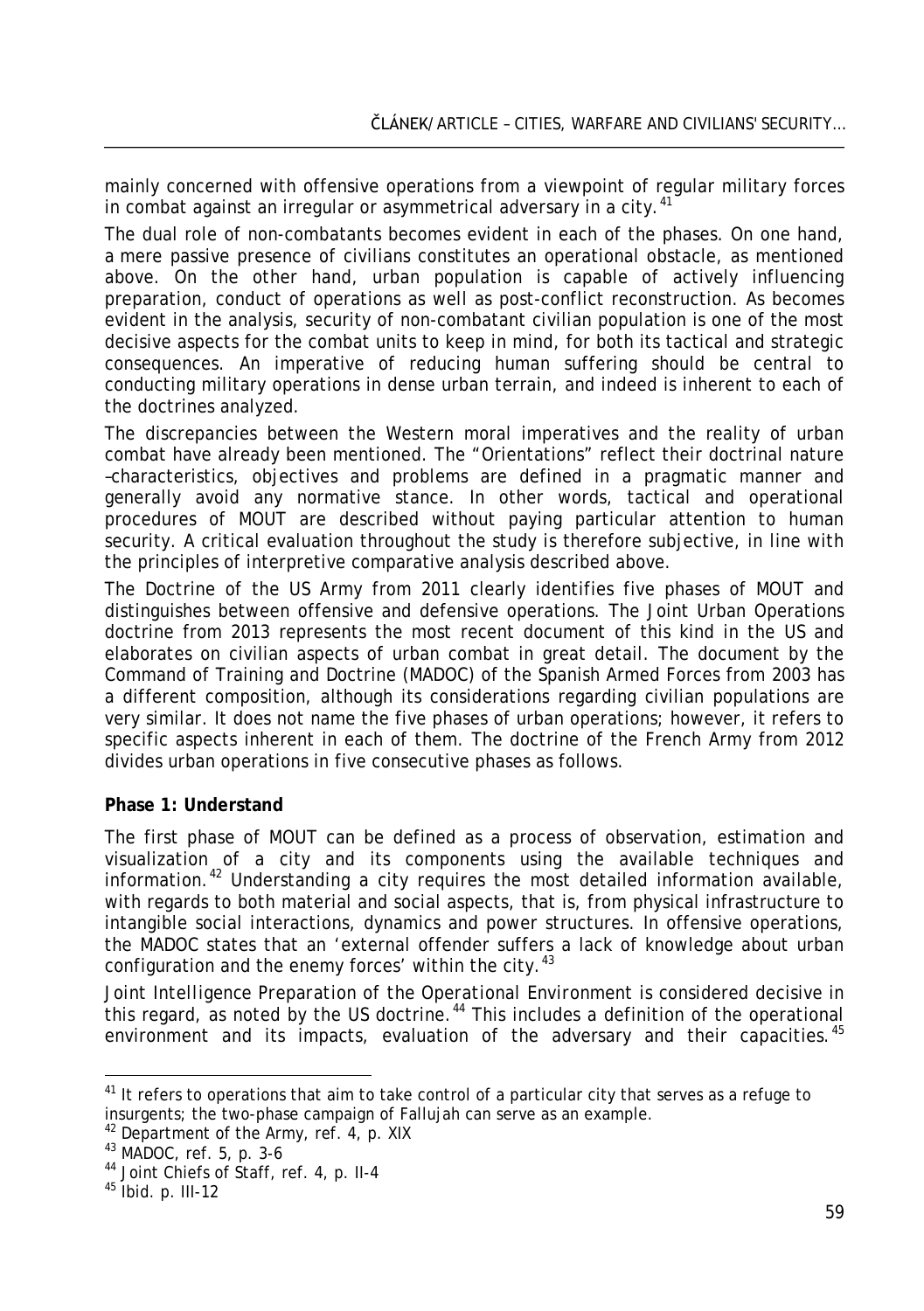The French consider understanding perceptions and relations among residing social groups as critical, as those will act and respond to the military intervention.<sup>[46](#page-9-0)</sup> According to the US doctrine, civilian population constitutes a significant source of human intelligence (HUMINT) which in many instances matters more than information collected by technical means.<sup>[47](#page-9-1)</sup> At the same time, physical and psychological vulnerability of the 'sources' is a major concern in the French doctrine. [48](#page-9-2) The Spanish document mentions the cooperation and 'good relations' with civic leaders inside the city in order to obtain intelligence.<sup>[49](#page-9-3)</sup> While this approach can be highly beneficial for the intervening force, it can only materialize in case that the mentioned leaders do not oppose the operation (or are not completely hostile to begin with). Most of the time, however, intelligence regarding the human terrain is collected by other means, such as (but not limited to) open source intelligence (OSINT), <sup>[50](#page-9-4)</sup> which allows creating 'maps' of human dynamics in given citie.<sup>[51](#page-9-5)</sup>

#### **Phase 2: Shape**

Having understood the operational environment, the second objective is to create a set of favorable conditions in support of the operation's success. *Shaping* is based on the 'activities of reconnaissance, security, information and influence' which, according to the US Army, can take several months to complete.<sup>[52](#page-9-6)</sup> The doctrines consider the human terrain as the key, noting that civilians that are seemingly hostile to the intervening force can be influenced or incentivized to cooperate.<sup>[53](#page-9-7)</sup>

At the core of this phase are psychological operations, with the aim to minimize civilian exposure to collateral damage, although the *psyops* are conducted throughout the entire operation.<sup>[54](#page-9-8)</sup> The French doctrine refers to a 'communication campaign to inform the population' with a double objective: evacuation of residents or their favorable actuation.<sup>[55](#page-9-9)</sup> The second objective is of particular importance for intervening militaries, while the tools used to this end often include strategic communication using the media in some shape or form, 'tailored' for local contexts to achieve maximum effect on populations. An ideal scenario from the viewpoint of the Spanish Army would be a total absence of civilian population in the area of combat.<sup>[56](#page-9-10)</sup> However, the French note that due to the very nature of cities (especially big ones), a complete and timely evacuation is extremely difficult.<sup>[57](#page-9-11)</sup>

- <span id="page-9-5"></span>
- <sup>46</sup> Armée de Terre, ref. 5, p. 53<br>
<sup>47</sup> Joint Chiefs of Staff, ref. 4, p. III-16<br>
<sup>48</sup> Armée de Terre, ref. 5, p. 187<br>
<sup>49</sup> MADOC, ref. 5, p. 1-9<br>
<sup>50</sup> Ibid. p. 8-1<br>
<sup>51</sup> Joint Chiefs of Staff, ref. 4, p. II-5<br>
<sup>52</sup> Depa
- <span id="page-9-7"></span><span id="page-9-6"></span>
- <span id="page-9-8"></span>
- <span id="page-9-9"></span>
- <span id="page-9-10"></span>
- <span id="page-9-11"></span>

<span id="page-9-0"></span>

<span id="page-9-1"></span>

<span id="page-9-2"></span>

<span id="page-9-3"></span>

<span id="page-9-4"></span>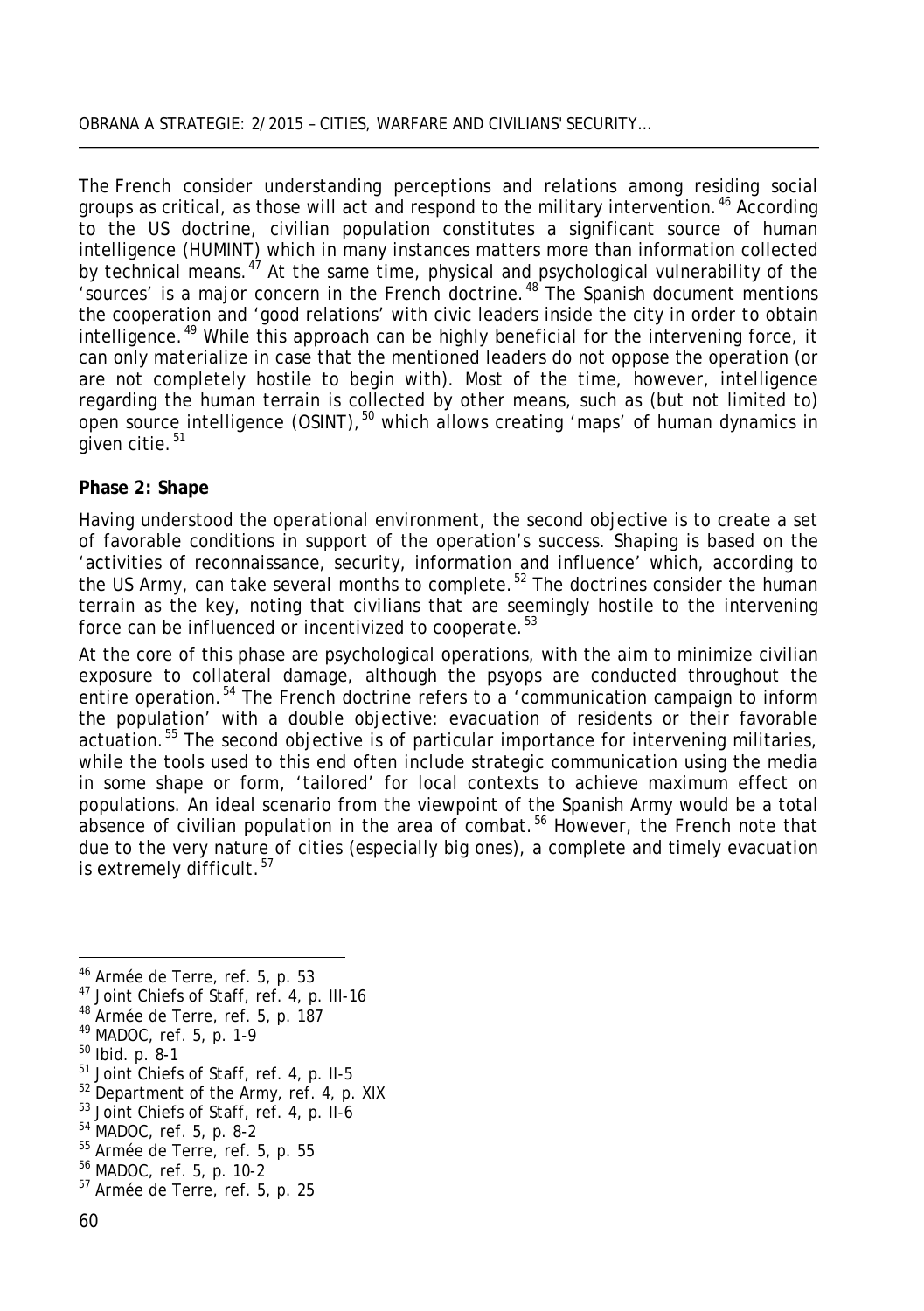The ability to 'convince municipal governments and population groups to cooperate' with the intervening forces is considered essential.<sup>[58](#page-10-0)</sup> Influencing political officials as well as powerful groups, often based on clan leaders and family loyalties in their particular contexts, is generally seen as a 'tool' to influence local populations.<sup>[59](#page-10-1)</sup>

One of the principal objectives is to isolate the enemy – in physical and moral terms – from the operational terrain. Disruption of the 'disinformation campaign' of the adversary is inherent in *psyops*, as emphasized in the US doctrine. [60](#page-10-2) It becomes clear that the same logic applies from the enemy's point of view; the ability to influence perceptions, win over 'hearts and minds' and discredit the enemy are the objectives of both conflict parties.

When it comes down to communication technologies and intelligence, technological superiority of well-equipped armies can seem as an insuperable advantage.<sup>[61](#page-10-3)</sup> However, as noted in the Spanish Orientations, there are limits in this respect, as a defender inside a city enjoys a favorable position in comparison to the attacker.<sup>[62](#page-10-4)</sup> Familiar with the local terrain and population, the enemy takes considerable advantage of their linguistic and cultural knowledge, and even with 'low-key' tools they can be very effective in their communications and operations. As a result, certain forms of communication can only be intercepted with great difficulty, in spite of the technological sophistication of the "Western" forces in place. <sup>[63](#page-10-5)</sup>

#### **Phase 3: Engage**

The key phase and, from the non-combatant perspective, the most problematic one is the *engagement*, or carrying out an offensive military operation in a city. MADOC notes that the attitude of civilian populations present in the zone of combat is one of the determinant factors for the operation's success. [64](#page-10-6) The French doctrine reaffirms that technical, tactical and psychological limitations in urban combat are in a large part related to considerations regarding the non-combatants' safety.<sup>[65](#page-10-7)</sup> Any adversary is capable of taking advantage of the local population's frustration to provoke hostility and unrest. [66](#page-10-8)

Security of civilian populations is at the core of rules of engagement (ROE), which are described by all three doctrines as focused on minimizing life loss and property damage. A capacity of discrimination and principles of proportionality and precaution are emphasized<sup>67</sup>. Non-lethal weapons are listed in the Spanish document as one of the ways to reduce civilian casualties,<sup>[68](#page-10-10)</sup> despite the fact that indiscriminate use of these weapons can have substantially damaging consequences when employed in densely

<span id="page-10-0"></span><sup>&</sup>lt;sup>58</sup> Joint Chiefs of Staff, ref. 4, p. 1-12<br><sup>59</sup> Armée de Terre, ref. 5, p. 133<br><sup>60</sup> Joint Chiefs of Staff, ref. 4, p. 111-18<br><sup>61</sup> Ibid. p. 111-19<br><sup>62</sup> MADOC, ref. 5, p. 2-7<br><sup>63</sup> Armée de Terre, ref. 5, p. 41<br><sup>64</sup> MADOC, r

<span id="page-10-1"></span>

<span id="page-10-2"></span>

<span id="page-10-3"></span>

<span id="page-10-4"></span>

<span id="page-10-5"></span>

<span id="page-10-6"></span>

<span id="page-10-7"></span>

<span id="page-10-8"></span>

<span id="page-10-9"></span>

<span id="page-10-10"></span>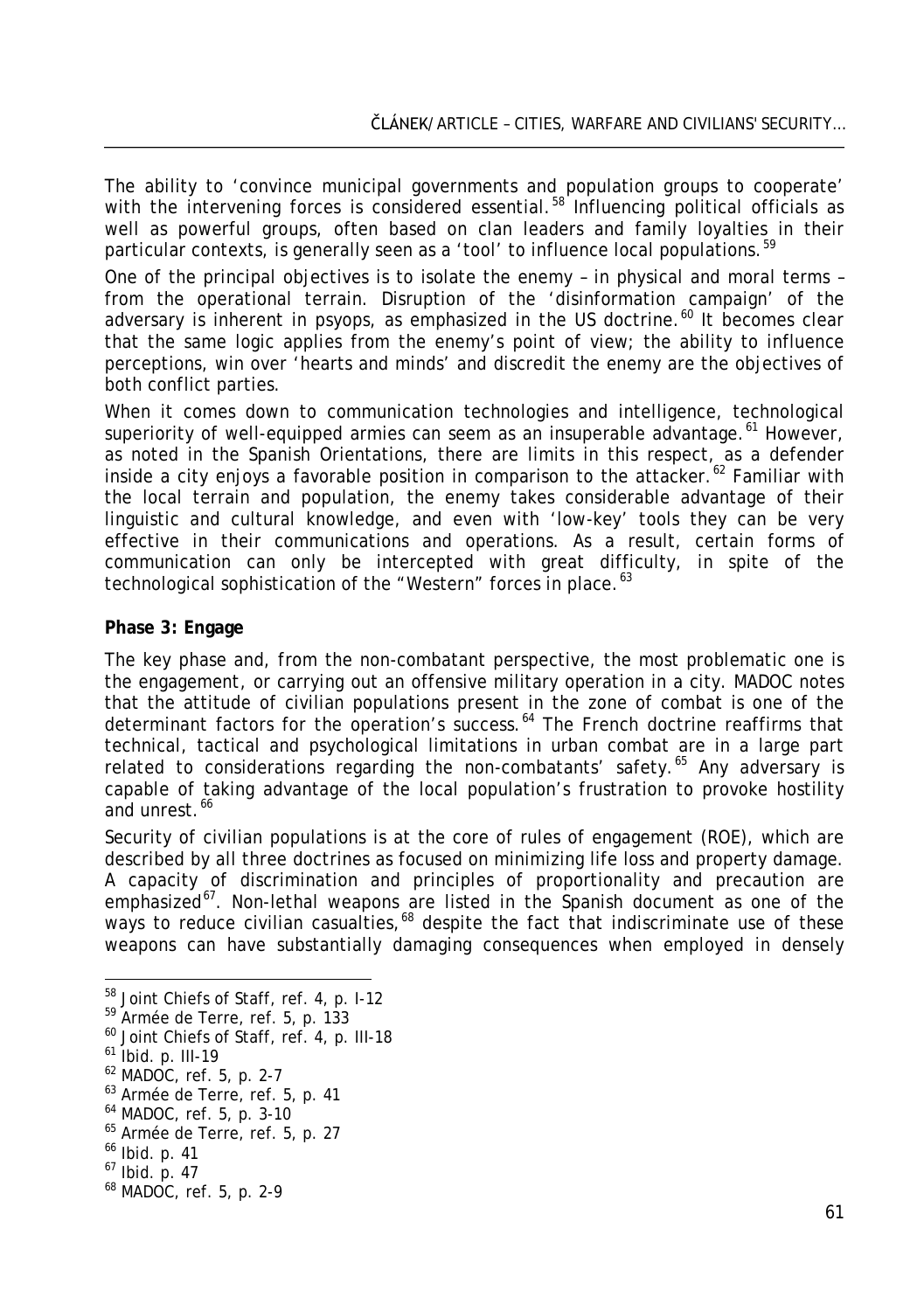#### OBRANA A STRATEGIE: 2/2015 – CITIES, WARFARE AND CIVILIANS' SECURITY…

populated areas. In practice, urban warfare is complex, dangerous and often chaotic due to the nature of cities defined by material and non-material obstacles and inevitably leads to collateral damage, according to the US doctrine.<sup>[69](#page-11-0)</sup> As noted before, urban combat is by no means a preferred way of fighting; the choice of engaging or not in cities is usually not for militaries and their commanders to make. Insurgent groups and terrorists - termed as 'embedded adversary' by the doctrines<sup>[70](#page-11-1)</sup> - use cities as refuge and seldom use any ROE with respect to civilian lives. In any case, it is clear that moral imperatives (liberty, security, human rights) are severely compromised in urban combat regardless the kind of armed actor implicated.

The Spanish doctrine is the most explicit one in identifying non-combatants as operational obstacles that can possibly 'impede the operation', which means that certain 'control over the population is necessary'.<sup>[71](#page-11-2)</sup> It also notes the connection between a grade of collateral damage and public opinion.<sup>[72](#page-11-3)</sup> In this regard, presence of the media and general connectivity of urban populations is considered as a powerful factor<sup>73</sup>, on both domestic and international levels.<sup>[74](#page-11-5)</sup>

#### **Phase 4: Sustain**

Protection and maintaining of initial gains, reorganization and repositioning of units, complete isolation and elimination of the adversary and immediate aid to local population constitute the basis of a *sustainment*[75](#page-11-6) phase.

In addition to protection of essential routes and installations, the French document emphasizes protection of refugees, prisoners of war and non-combatants.<sup>[76](#page-11-7)</sup> In this regard, military units tend to provide immediate humanitarian aid to alleviate human suffering and deprivation, distributing food, water and basic appliances.<sup>[77](#page-11-8)</sup> The US doctrine notes that the logistical support of urban populations requires allocation of sufficient resources to this end.<sup>[78](#page-11-9)</sup> From the viewpoint of the Armed Forces, this is a temporary role of the military until agencies whose primary mission is provision of humanitarian aid are able to begin (or resume) their operations.<sup>[79](#page-11-10)</sup> The variety of actors participating in humanitarian efforts to alleviate civilians' suffering requires a great deal of coordination, which is sometimes lacking due to absence of a reliable civilian authority, or simply because of the grade of damage to both public institutions and infrastructures that sustain them.

Top-down control measures of urban population and resources include 'roadblocks, curfews, convoys, restricted and prohibited zones', as specified in the Spanish

<span id="page-11-1"></span><span id="page-11-0"></span>

<sup>&</sup>lt;sup>69</sup> Joint Chiefs of Staff, ref. 4, p. II-8<br><sup>70</sup> Armée de Terre, ref. 5, p. 31; Joint Chiefs of Staff, ref. 4, p. I-10<br><sup>71</sup> MADOC, ref. 5, p. 10-1<br><sup>72</sup> Ibid. p. 1-9<br><sup>73</sup> Joint Chiefs of Staff, ref. 4, p. I-7<br><sup>74</sup> Armée de

<span id="page-11-2"></span>

<span id="page-11-3"></span>

<span id="page-11-4"></span>

<span id="page-11-5"></span>

<span id="page-11-6"></span>

<span id="page-11-7"></span>

<span id="page-11-8"></span>

<span id="page-11-9"></span>

<span id="page-11-10"></span>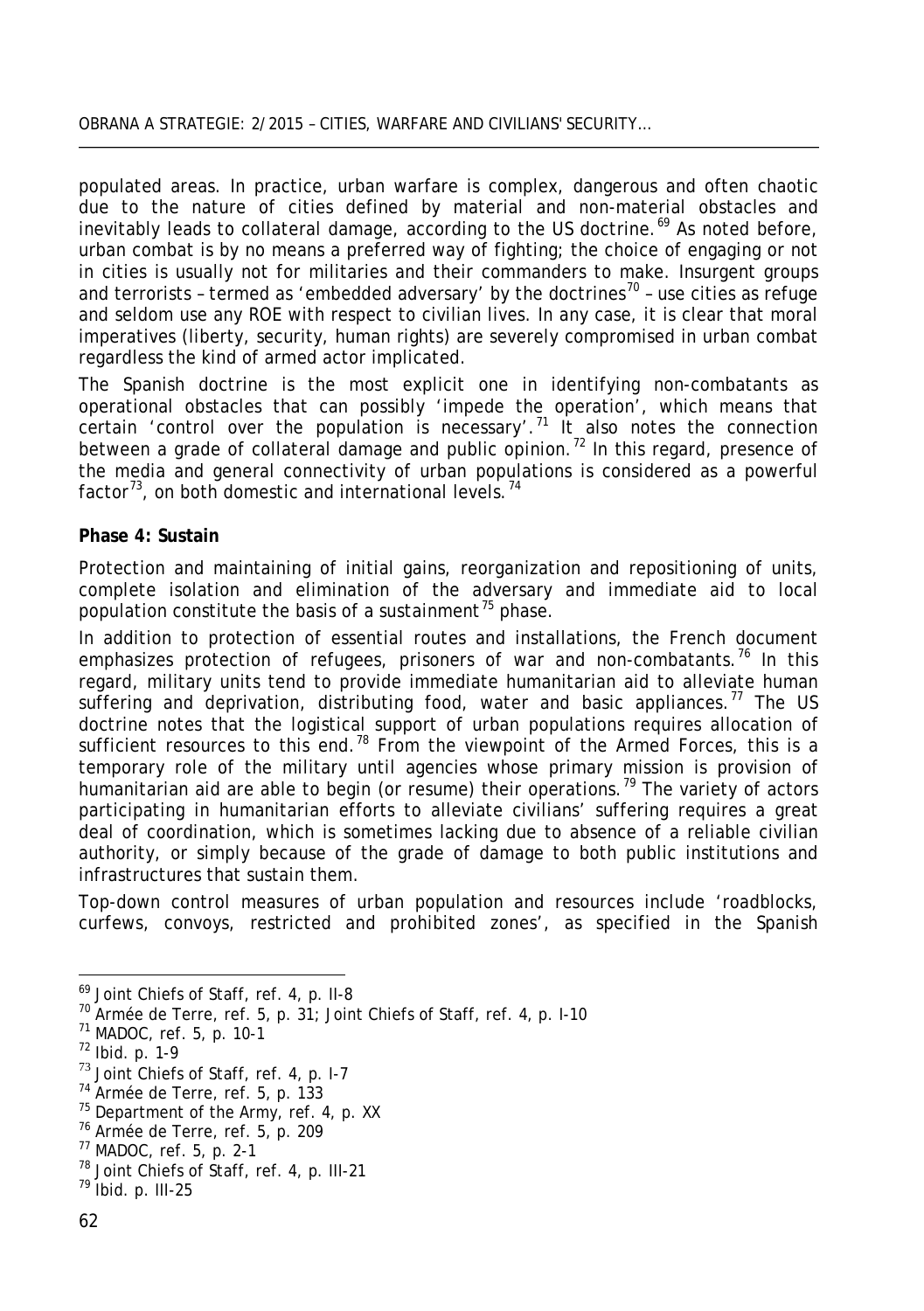document.<sup>[80](#page-12-0)</sup> It also mentions the need to occupy key terrain, strategically important buildings and installations.<sup>[81](#page-12-1)</sup> The US, for its part, includes maintaining control of a city and denying access and resources to the enemy among the objectives in this phase. <sup>[82](#page-12-2)</sup> The French document exposes principal elements of the sustainment phase in a similar way. Improvement, dissemination and strengthening of the military logistics and control of essential routes are considered as the key.<sup>[83](#page-12-3)</sup>

These efforts are indeed complex and costly to carry out in a context of what is often just a temporary ceasefire. Yet, they are indispensable in order to create conditions to commence the fifth and final phase of MOUT, whose ultimate objective is a successful termination of an operation.

#### **Phase 5: Consolidate**

Provided that the tenets of the previous phase are upheld in a medium term, the phase of consolidation can be commenced with an ultimate objective to create a stable and secure environment. Guarantees of order, judicial presence and a local government fully capable of managing civil reconstruction are the basic prerequisites to declare a 'mission accomplished'.<sup>[84](#page-12-4)</sup> In post-conflict cities, citizen security and public order are considered to be a responsibility of Armed Forces, especially if local authorities are incapable of fulfilling their functions.<sup>[85](#page-12-5)</sup> However appealing in theory, this principle is often very difficult to implement in practice, which is due to a lack of resources, coordination, political will or a combination thereof.

Post-conflict initiatives in cities are further complicated by a variety of public, private, local, national and international actors and interests, as noted by the US Army.<sup>[86](#page-12-6)</sup> This point represents a rare occurrence of consonance between the US military doctrine and critical academic literature. The capital of Afghanistan, for example, has come to represent a symbol of the national reconstruction, while urban development and interests of local actors are deemed secondary.<sup>[87](#page-12-7)</sup> Thus, the city of Kabul could serve as an example of negative impacts on local interests in a context dominated by national and international security dynamics. In addition to the Afghan capital, maintaining order and security turned out to be immensely problematic in Baghdad, Mogadishu, Monrovia or Sarajevo. [88](#page-12-8)

When it comes down to securing a post-conflict city, quality of local governance and security can substantially vary inside a particular city in a given moment.<sup>[89](#page-12-9)</sup> All of the doctrines emphasize a central role of local authorities in handling security in

<span id="page-12-2"></span>

<span id="page-12-3"></span>

<span id="page-12-4"></span>

<span id="page-12-5"></span>

<span id="page-12-1"></span><span id="page-12-0"></span><sup>&</sup>lt;sup>80</sup> MADOC, ref. 5, p. 2-3<br><sup>81</sup> MADOC, ref. 5, p. 3-16<br><sup>82</sup> Joint Chiefs of Staff, ref. 4, p. III-26<br><sup>83</sup> Armée de Terre, ref. 5, p. 59<br><sup>84</sup> Joint Chiefs of Staff, ref. 4, p. III-14<br><sup>85</sup> MADOC, ref. 5, p. 10-2<br><sup>86</sup> Depart

<span id="page-12-7"></span><span id="page-12-6"></span>

<span id="page-12-8"></span>

<span id="page-12-9"></span>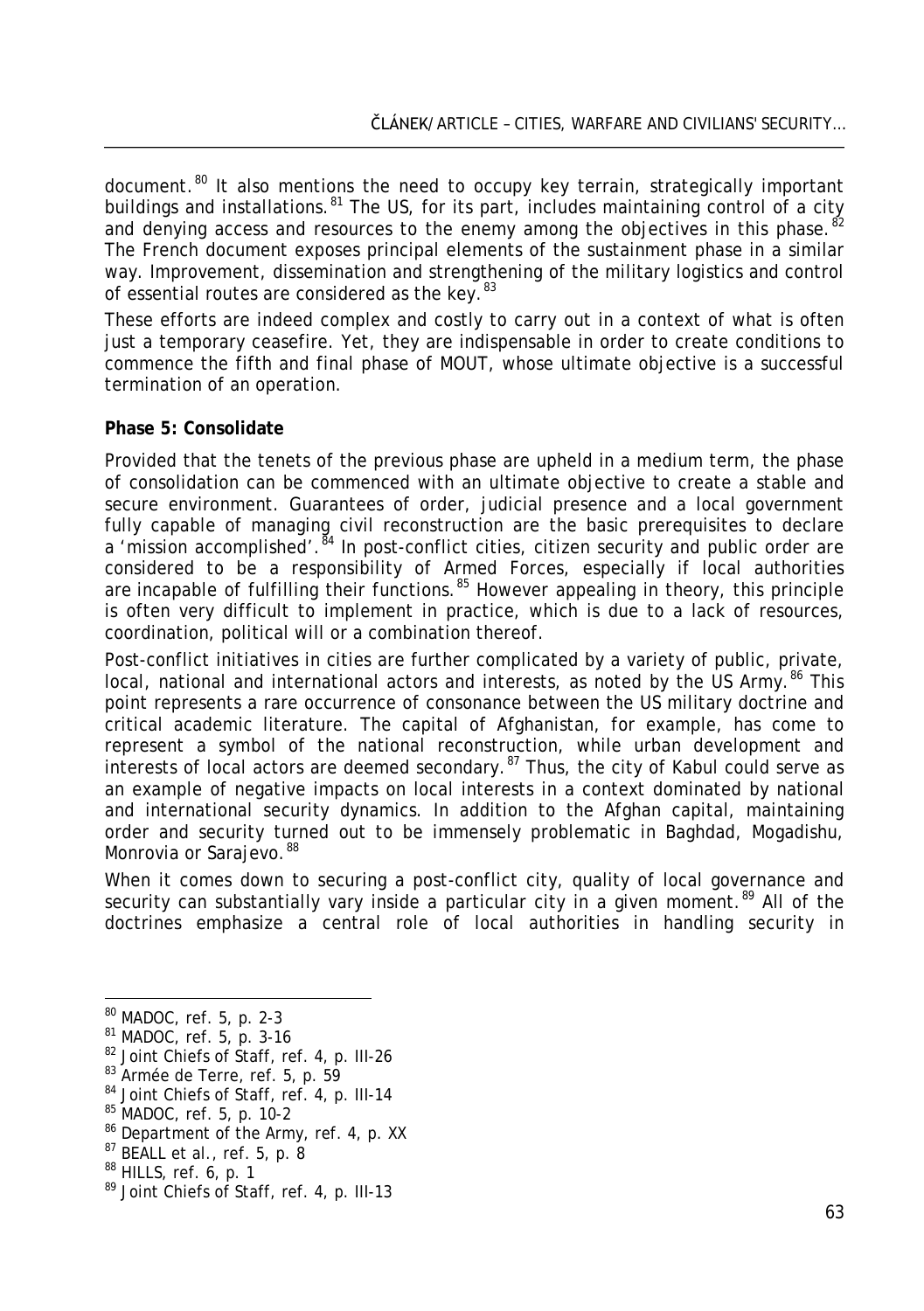determined geographical sectors, noting that the necessary time for a successful transition depends on the grade of collateral damage produced. [90](#page-13-0)

In all of the analyzed documents, the phase of *consolidation* receives the least attention when compared to the other phases. This is probably due to the nature and purpose of the doctrines which logically emphasize different aspects of MOUT. The documents mention an indispensable role of civilian humanitarian organizations, which can require assistance from the Armed Forces in order to distribute aid or help secure a given territory. The latter is, according to the French, the most important function that corresponds to military forces in place.<sup>[91](#page-13-1)</sup>

Political and judicial sovereignty is to be reassumed in this phase. The legal aspect is dealt with in detail in the Spanish and French doctrines. MADOC emphasizes the need to respect rights and dignity of local populations and protect them from any kind of abuse, with special considerations towards women and children.<sup>[92](#page-13-2)</sup> A section dedicated to the legal aspect in the French document also refers to the existing challenges with regards to protection of non-combatants after military operations are concluded.<sup>[93](#page-13-3)</sup>

#### **Comparison and the research questions**

This part contains a summary of the three research questions posed in the introductory section of this study. The first question concerned the role of civilian populations in military operations on urban terrain. It is clear that perceptions, attitudes and actions of civilian populations in areas of combat can condition all aspects of military operations, from tactical to strategic. Understanding a *human terrain* of a city in its complexity is therefore crucial, as further discussed below.

The arguments exposed in the existent literature, as well as characteristics of urban combat in each of the five operational phases imply a dual role of non-combatants. On one hand, civilians can and do *actively* participate, and their actions and behavior can substantially affect an operation – the fact that is recognized by each one of the analyzed doctrines. On the other hand, a *passive* presence of non-combatants – as cities are difficult or impossible to fully evacuate – leads to restrictions and limitations above all in the phase of engagement. Despite efforts to attain maximum discrimination and proportionality, collateral damage in dense urban terrain is irreducible to zero, and non-combatants tend to be negatively affected by destruction of infrastructures, homes and livelihoods. Civilian population also tends to suffer injuries and loss of life, regardless of the form of intervention, from air bombardment to special land operations in cities.

The second and the third research questions referred to ways in which the analyzed documents address 'non-combatant' and 'civilian security' issues in the five phases of military operations in cities. The analysis conducted allows a formulation of principal *differences* between the doctrines and, subsequently, a summary of their *similarities*.

The doctrine of the US Army is particularly focused on tactical aspects of urban operations and elaborates on their organization and procedures in great detail. The

<span id="page-13-0"></span><sup>90</sup> Armée de Terre, ref. 5, p. 61<br>
91 Ibid. pp. 113-15<br>
92 MADOC, ref. 5, p. 2-3<br>
93 Armée de Terre, ref. 5, pp. 45-7

<span id="page-13-1"></span>

<span id="page-13-2"></span>

<span id="page-13-3"></span>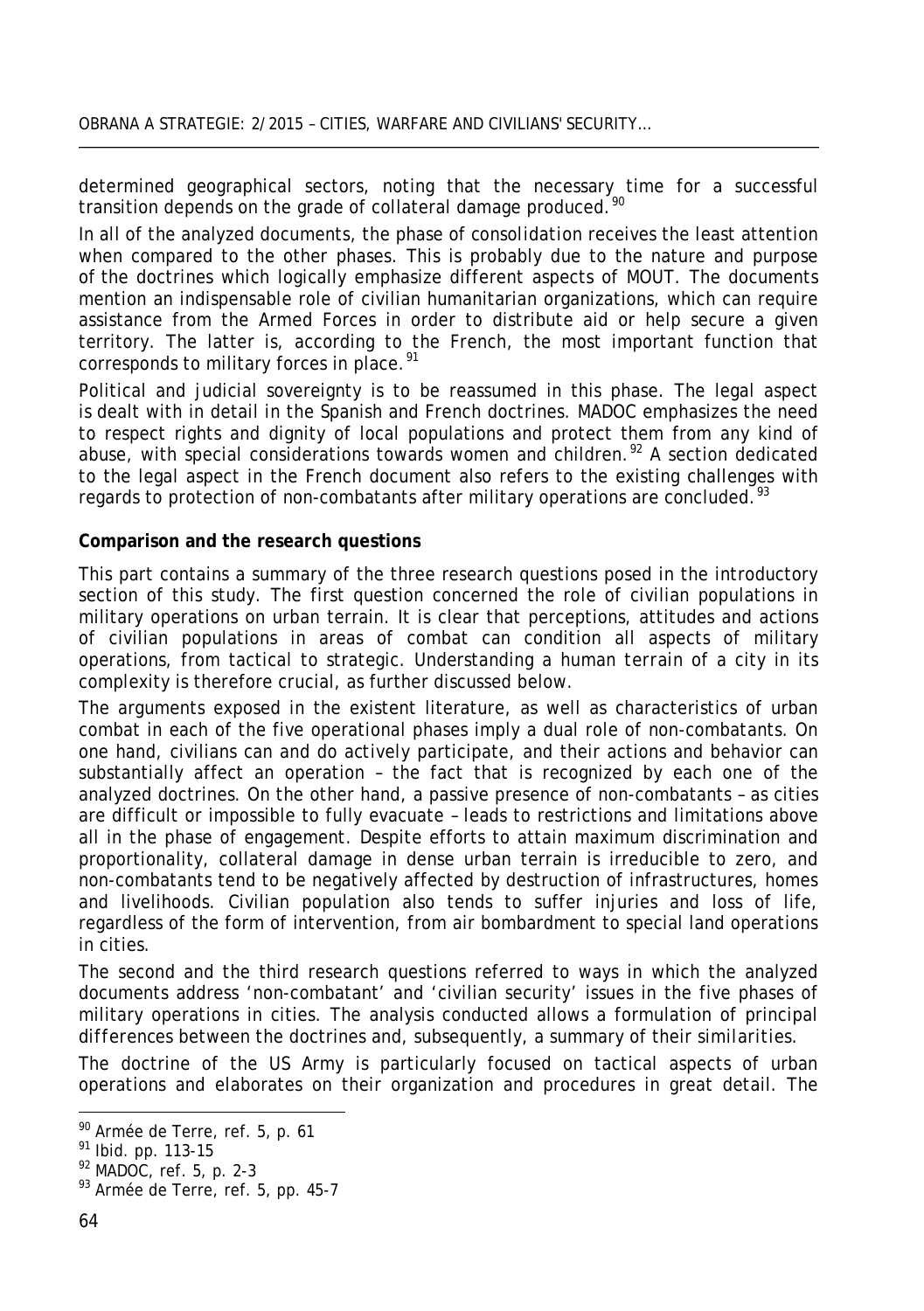civilian question is only addressed in a marginal form; presence of non-combatants is reduced to an operational complication and a possible source of information. For its part, the document concerning joint urban operations analyzes the civilian issue in a profound manner. The role of civilians in each of the operational phases is clearly defined and security implications are pragmatically exposed. The mentioned differences are due to the nature and purpose of the respective documents.

The Orientations of the Spanish Armed Forces have a substantially distinct composition when compared to the rest of the documents. The document does not explicitly divide urban operations into five consecutive phases, although it does address aspects and procedures inherent in each of them. Unlike the US military documents, the Orientations contain a section dedicated exclusively to legal considerations, emphasizing security of the non-combatants in urban military operations. In addition, the doctrine dedicates a sub-section to non-lethal weapons, the principal objective of which is to reduce collateral damage. The civilian question is approached using the above mentioned tactical and operational framework; the human aspect appears implicitly or explicitly in a majority of the document's sections.

The doctrine of the French Army divides urban operations into understanding, shaping, engaging, sustaining and consolidating. Among its distinctive elements are sections concerning a continuous human presence, actions of civilian support and an indispensable role of sustainment units, non-material dimensions of combat and a special emphasis on the issue of collateral damage. Similarly to the Spanish doctrine, the French document dedicates a separate section to legal considerations in urban combat. Furthermore, it offers a list of sources and studies of reference – certainly not a usual supplement to this kind of documents.

In addition to specificities of each of these doctrines, it is possible to identify a set of similarities with regards to civilian security aspects. Among the ones that stand out in particular is a *human dimension of urban environment* which leads to operational and tactical complications, as detailed in each one of the analyzed documents. The 'human terrain' is complex in nature and thus not susceptible to direct military control, regardless of technological supremacy. Human dimensions of cities are composed of different people, groups and their constant mutual interactions that, from the viewpoint of an intervening force, substantially shape the operational environment and can ultimately determine strategic success or failure. Different cities' human networks reflect different cultures, beliefs, value systems, identities and attitudes which would be puzzling enough in their static form; still, the mentioned social dynamics tend to change overtime, as interests and loyalties shift or completely revert. The ability to navigate the human terrain poses a considerable challenge for armed forces operating in dense urban environments.

The second major point is *non-combatants' security*, which becomes a major concern in urban operations. Due to constant presence of civilian residents in cities, military forces are required to respect rules of engagement in order to minimize the risks involved. Effectiveness of close combat is often at odds with security of people who happen to be in immediate proximity, which is a problem magnified by urban density. Also, there is a great difficulty in distinguishing combatants that consciously aim to blend in with civilian population. For their part, an asymmetrical adversary operating within a city is capable of exploiting their strategic advantage using cultural and linguistic knowledge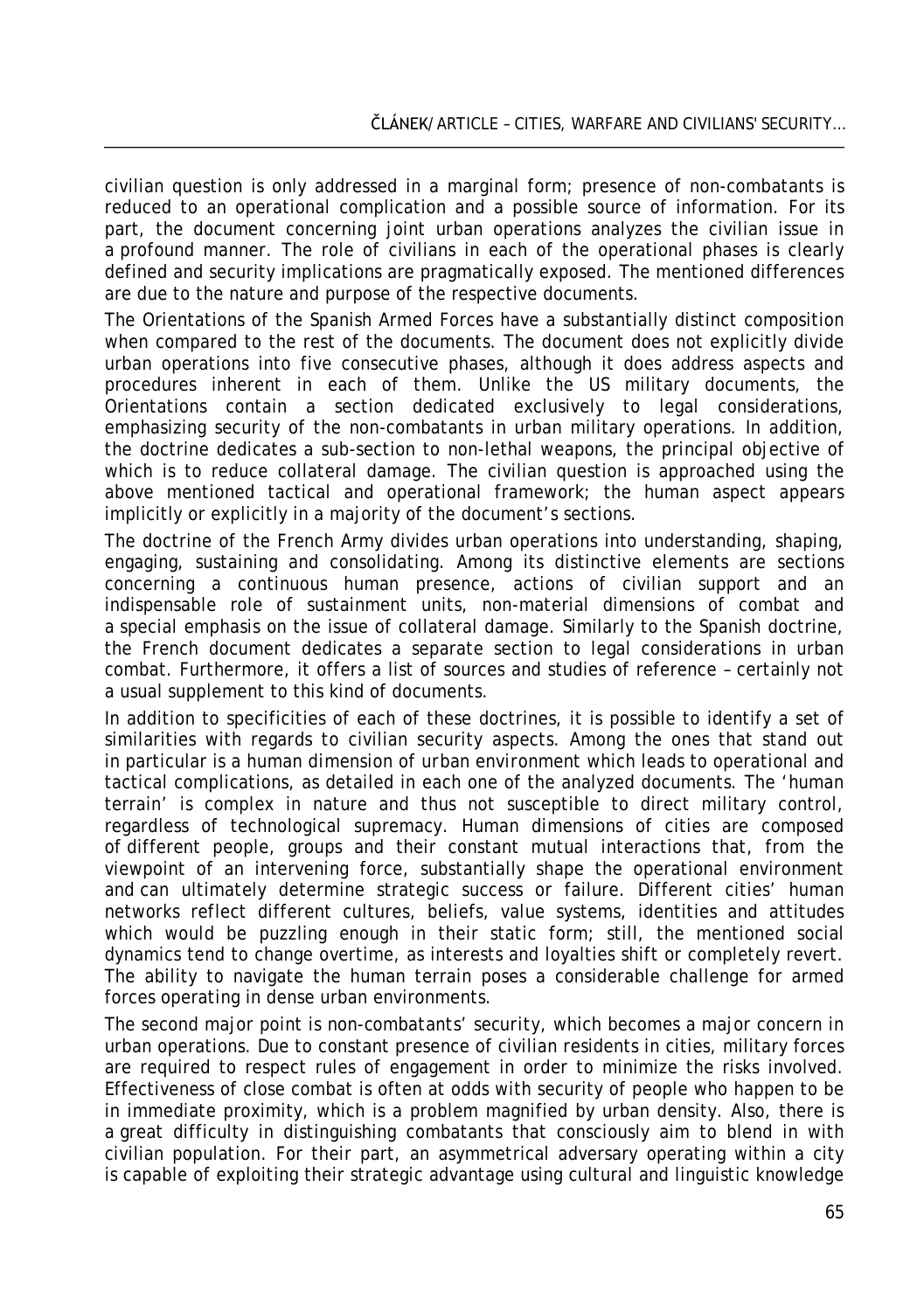and tools of different types, while their considerations regarding non-combatants' security are minimal or non-existent.<sup>[94](#page-15-0)</sup>

Related to the previous point, the third of the general tenets of the doctrines relates to destruction and loss of life, which are inherent to most kinds of warfare, referred to in military terms as *collateral damage*. Combat in densely populated and globally connected cities is no exception. Civilian casualties and widespread damage of urban infrastructures, including private homes, tend to make headlines in the media very quickly. This is often followed by a public outcry from civil society groups and different reactions from political leaders. While highlighting high-precision weapons and proportionality, all the doctrines state that collateral damage is to some extent *inevitable* due to the complex nature of urban environment. While this argument stems from a pragmatic and tactical-oriented nature of the studied documents, it hardly can be accepted from a broader viewpoint of human rights and security.

Summarizing the answer to the second and third question, comparative analysis of the doctrines makes it evident that the civilian population factor plays a key role throughout all operational phases. It is inestimable for obtaining quality intelligence about a given city and its social reality. It is the object of psychological operations aiming to prepare, inform and influence civilian population, its behavior and perceptions. It is the motive of operational limitations from the viewpoint of military forces in the phase of engagement. Equally, it plays an essential role in stabilization efforts immediately after cessation of hostilities as it is the principal recipient of humanitarian aid. Finally, civilian population is an irreplaceable actor in a post-conflict urban transition, success of which has long-term implications as for public safety and security.

#### **CONCLUSION**

Recent developments in the ISIL-controlled region in Iraq and Syria, as well as other conflict zones around the world, indicate a growing relevance of cities in analysis and practice of warfare. While in most cases the choice of combat in cities is not for regular militaries and their commanders to make, it is clear that 'warfare is becoming increasingly urbanized'.<sup>[95](#page-15-1)</sup> This is due to the nature and form of combating asymmetrical adversary on one hand and persistent urbanization and demographic trends on the other. Challenges of military engagement in cities have lead many nations and armies to pursue specialized technologies, training centers, operational doctrines as well as strategic initiatives tailored for this type of environment.

Respecting the rules of engagement which is required from professional soldiers does – at least in theory – guarantee a minimal grade of legitimacy in case of offensive urban interventions. At the same time, characteristics of urban terrain and a constant presence of civilian populations complicate preparation, conducting of operations as well as post-conflict reconstruction. The previously cited critics insist that conducting of urban warfare is in conflict with moral imperatives of 'liberal' and 'Western' societies, referring to (in)security of non-combatants.

<span id="page-15-0"></span><sup>&</sup>lt;sup>94</sup> Treatment of civilians in the cities captured by ISIL can serve as a case in point.<br><sup>95</sup> GRAHAM, ref. 5, p. 16

<span id="page-15-1"></span>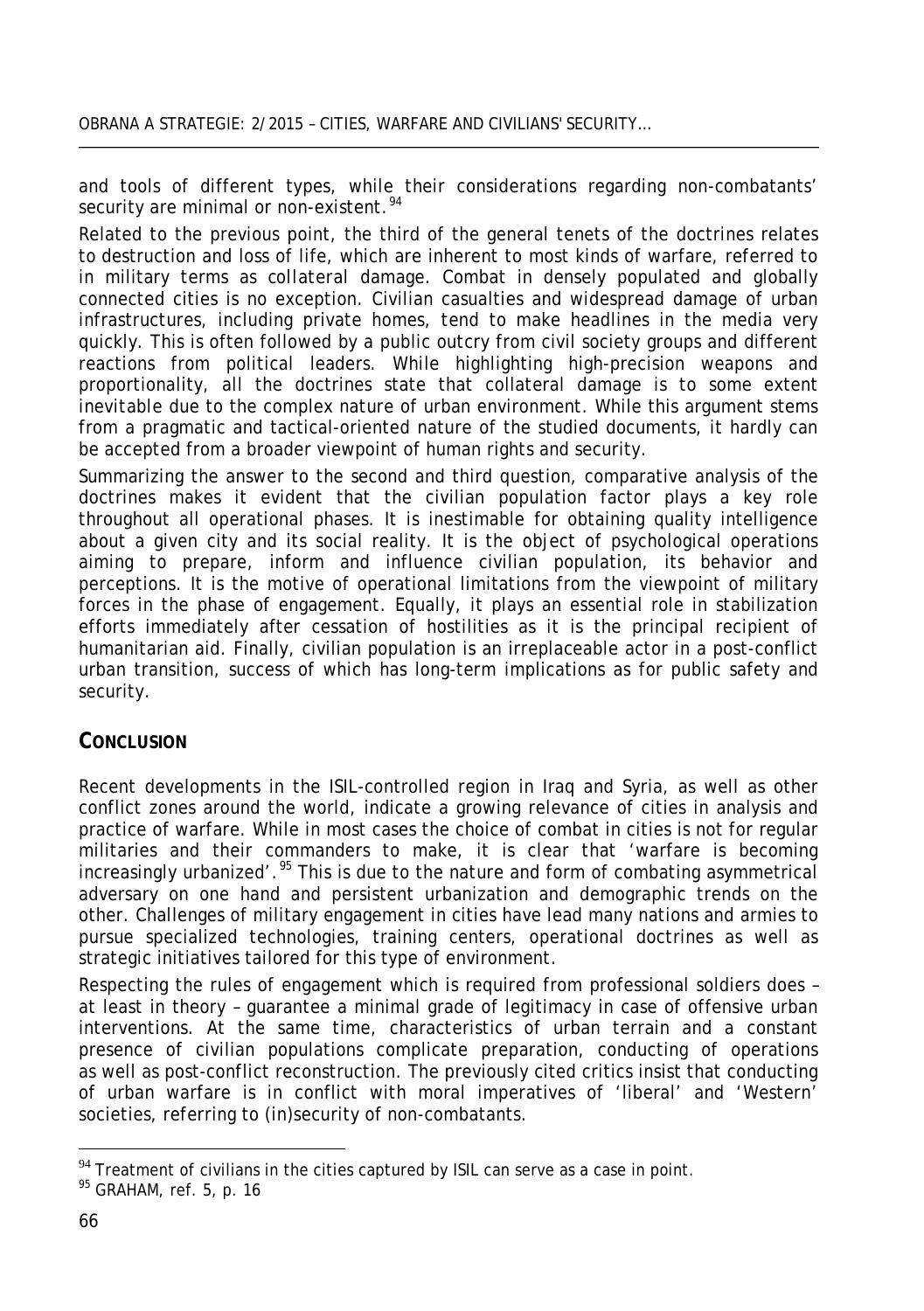In any case, in order to effectively engage an armed adversary, it is necessary to employ lethal weapons which, albeit of high precision, inevitably lead to elevated collateral damage due to a density of urban infrastructure and population. The focus on noncombatants' security adopted for the purposes of this work is to a great extent based on a critical approach towards the practice of urban warfare. Still, instead of questioning a necessity of combating within cities, the objective was to evaluate critically the implications of the described tendencies from a viewpoint of civilian security. Contrasting of the military doctrines makes evident a grade of consonance between the United States, Spain and France when addressing the issue of non-combatants in urban operations. The civilian security factor is taken into account in each one of the operational phases, while the doctrines obviate a prevalence of tactical and pragmatic approach to urban populations in combat situations.